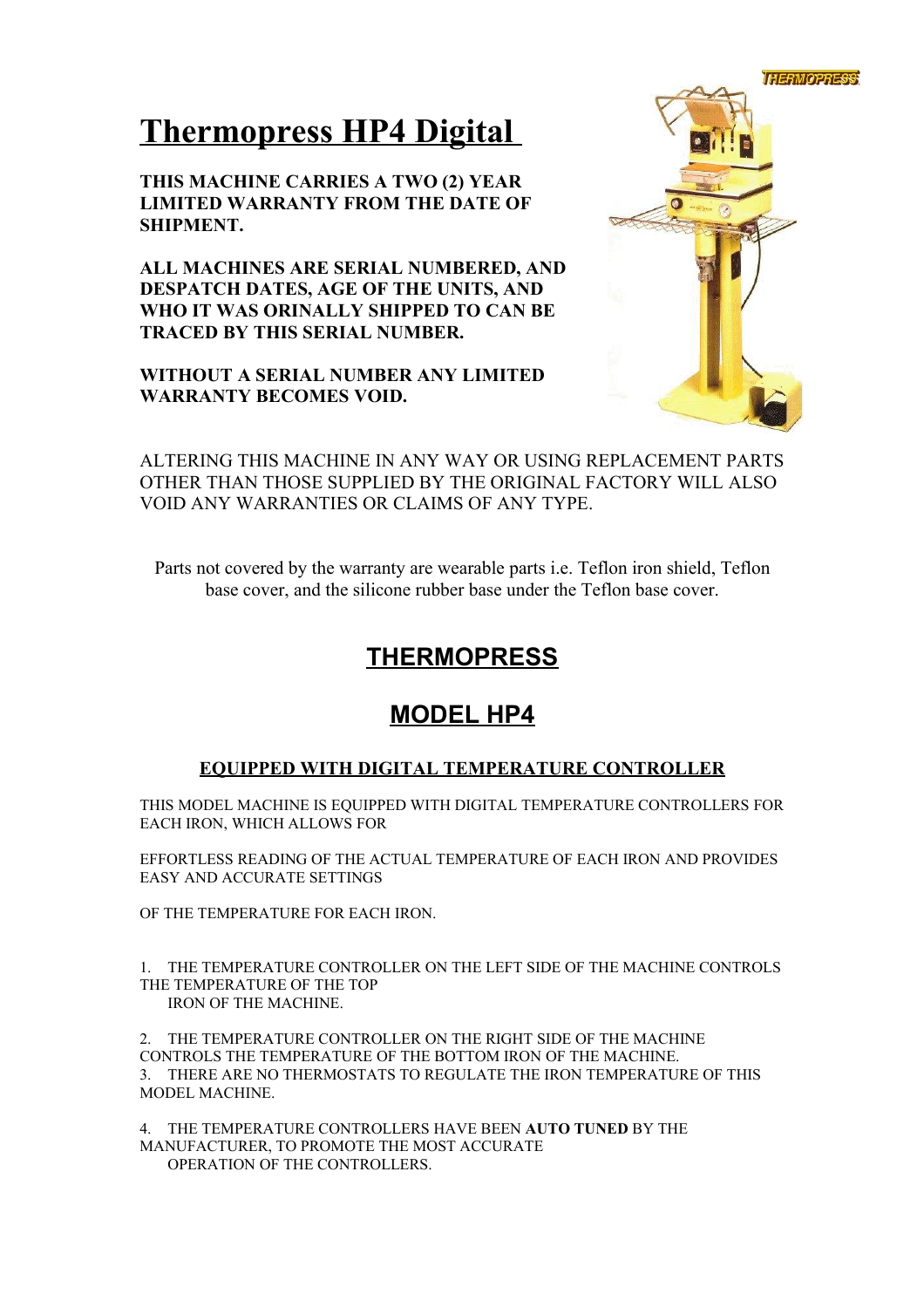5. THE TEMPERATURE SETTING MAY BE EASILY CHANGED TO ACCOMMODATE YOUR REQUIRED SETTINGS.

#### **6. TO CHANGE THE TEMPERATURE SETTING, PROCEED AS FOLLOWS ------**

PRESS THE **SEL** BUTTON **ONCE**

#### A RED LIGHT WILL APPEAR NEXT TO **SV**

TO SET THE DESIRED TEMPERATURE

PRESS THE **UP ARROW** OR THE **DOWN ARROW** UNTIL THE SETTING YOU REQUIRE IS SHOWN

PRESS THE **SEL** BUTTON **ONCE** TO SAVE THE TEMPERATURE YOU REQUIRE

THE RED LIGHT NEXT TO **SEL** WILL GO OUT

A GREEN LIGHT NEXT TO **OUT** WILL GO ON

ALLOW THE IRONS A FEW MINUTES TO REACH YOUR NEW SETTING

YOU WILL SEE THE READ OUT RAISE OR LOWER ACCORDING TO YOUR SETTINGS

7. THE TEMPERATURE WILL OVER SHOOT YOUR SETTING BY ABOUT 5º BEFORE IT SETTLES ON YOUR PRESET TEMPERATURE.

8. WHEN FIRST TURNING ON YOUR MACHINE, ALLOW APPROXIMATELY 10 MINUTES FOR THE IRONS TO REACH THE CORRECT OPERATING TEMPERATURE.

#### **9. DO NOT OPERATE THE MACHINE UNTIL BOTH IRONS REACH THE CORRECT OPERATING TEMPERATURE.**

HP4 -- DTC INSTRUCTIONS

#### **THERMOPRESS MODEL: HP71-E**

**To unpack this machine** Unscrew top and one side of crate. The wooden brackets either side of the sliding head are best removed **after** the machine has been lifted onto the strong table on which it will be used. The wooden brackets are each held in place by one bolt/nut that stops the sliding head from moving in transit.

**To connect this machine** an airline will be found within the crate, this or any other suitable flexible airline should be connected to the air inlet pipe at the rear of the machine just above the power cable entry. Air **must** be flowing into the machine **before** power is connected. A safety device on the air valve will cut off power if air is not flowing into the machine. The three-pin plug should be connected to mains voltage 240V.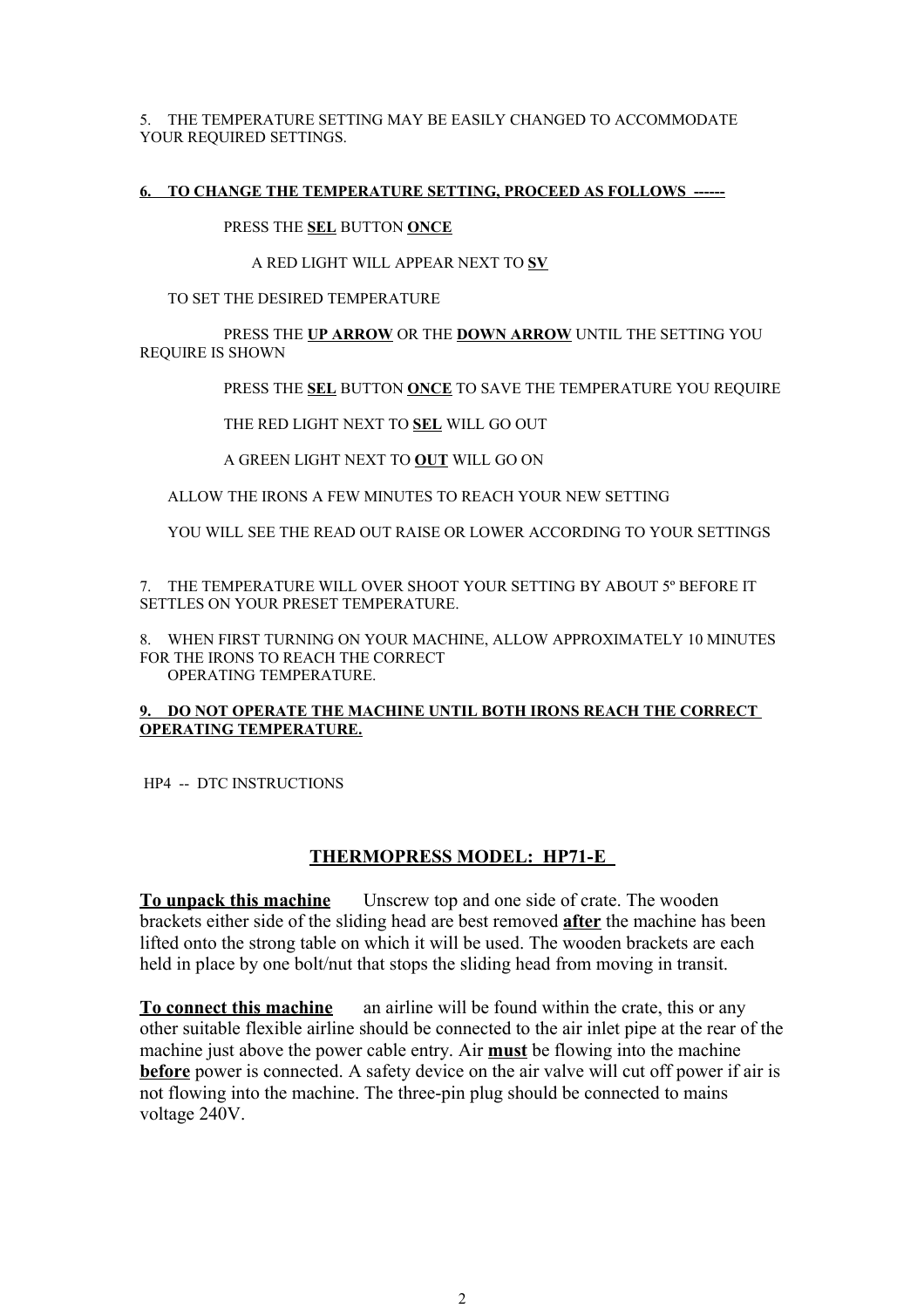### **Set Up For MAT REPAIR**

**Machine operation** pre-set at the factory with both air pressure and temperature, both of which are adjustable if required by the user. Air Pressure is pre-set for 80psi the input airline pressure **must not exceed 120psi.** With air flowing into the machine check that the pressure gauge needle settles at 80psi. To adjust the pressure, **pull** the black knob out; turn anti-clockwise to reduce pressure, clockwise to increase pressure. **Push** the black knob in to lock in position.

The temperature gauge is on the front of the iron/guard.

Connect the three-pin plug to a mains supply (240V) and turn on. ON the right hand side of the front control panel are 2 circular lights under which there is a rectangle light/switch. Push the switch **up** and that will light up to indicate that power is on. At the same time the left side light will also light up to indicate that the machine has started to heat up. Once the temperature reaches 150°c the right side light will light up. This machine is fitted with a "fail-safe" device (limit control) which prevents it from operating until the pre-set temperature 150°c has been reached (also adjustable as described below). The pre-set maximum temperature is 180-185°c. Once this has been reached the thermostat cuts out, temperature will drop to around 175°c before the thermostat cuts back in. The average operating temperature is therefore 180°c

The fitted timer is set in minutes, for mat repair the ideal setting is approximately 5/6 minutes – consult suppliers of the repair materials to confirm this.

At **each side** of the control box there is a push button. Once the machine has reached working conditions, the operator pushes **both of these** buttons simultaneously; this activates the machine while ensuring the operator cannot accidentally have his/her hand under the heated iron. **THE MACHINE OPERATOR MUST ENSURE THAT NO ONE HAS HIS OR HER HANDS IN THE REGION OF THE IRON AT THE TIME HE/SHE ACTIVATED THE MACHINE.**

At the end of the pre-set time the heated head will retract causing the machine to exhaust the air within it.

On top of the machine is a RED quick release knob. Pressing this overrides the activation of the machine causing the heated head to retract and disables the machine from further use **until** the RED knob is pressed once more which then allows the operator to continue. This is a safety feature, but it also allows the operator to stop the repair process if the repair patch should move just prior to the iron locks into place, thus allowing the patch to be repositioned before the machine is activated again.

#### *NOTE:*

*Sometimes, when these machines are activated first thing after sometime of inactivity, air can appear to leak out of the exhaust pipe at the rear of the control box. If that happens and as long as the pressure gauge is showing between 60 – 80 psi continue*